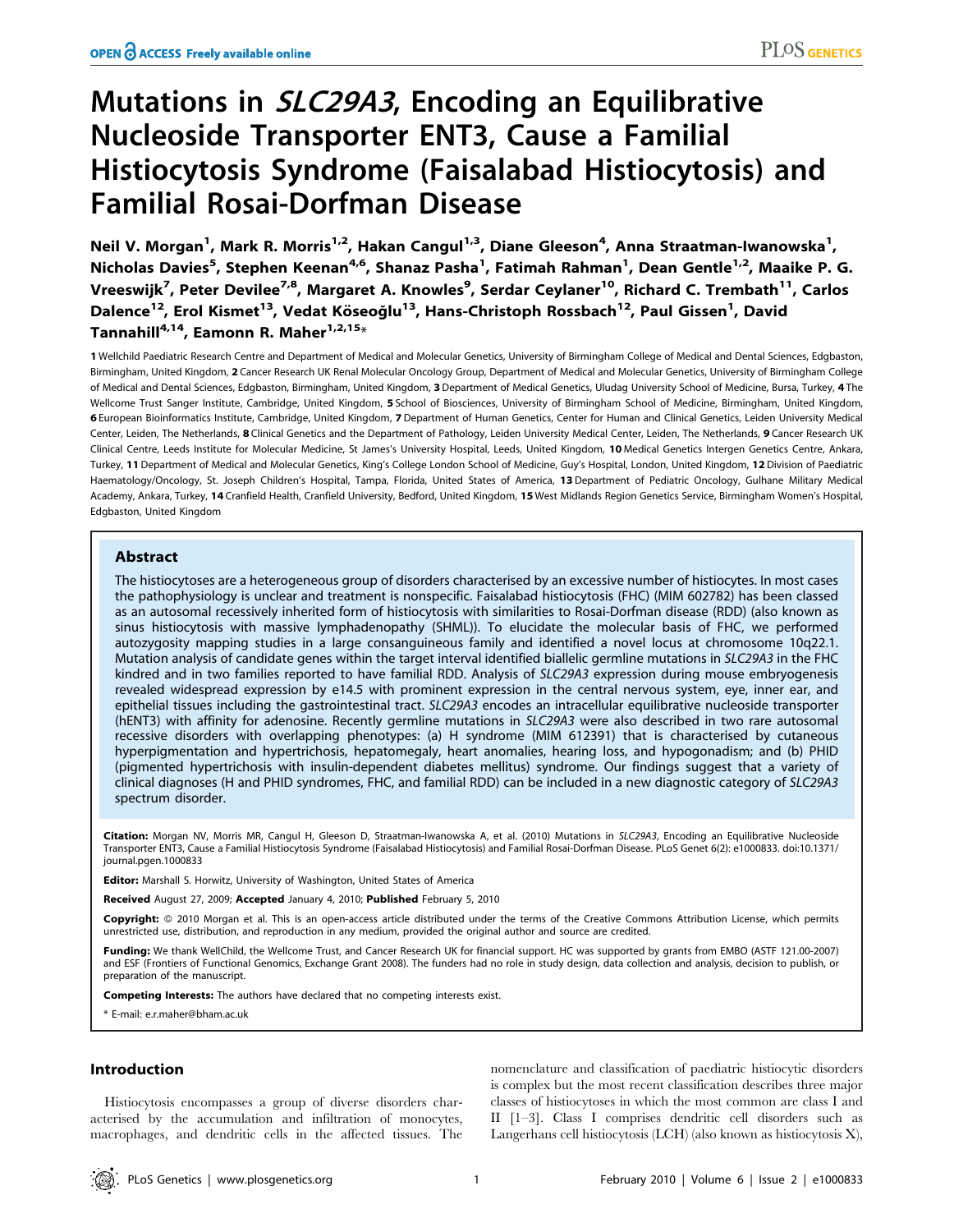#### Author Summary

The histiocytoses are a group of systemic disorders usually confined to childhood and are caused by an excessive number of histiocytes which phagocytose other cells and process antigens. Although nearly a century has passed since histiocytic disorders were recognised, their pathophysiology remains largely unclear, and treatment is nonspecific. The identification of SLC29A3 mutations as the molecular basis for a familial form of syndromic histiocytosis (FHC/RDD) confirms a direct link between Faisalabad histiocytosis and Rosai-Dorfman disease and links these disorders to other SLC29A3-associated phenotypes.

and includes the syndromes Letterer-Siwe disease (MIM 246400) and Hand-Schüller-Christian disease. Class II consists of macrophage-related disorders including hemophagocytic lymphohistiocytosis (HLH) which is characterised by inherited (Familial haemophagocytic lymphohistiocytosis) (FHLH) (MIM 267700) and sporadic forms of the disease. Class III comprises malignant disorders involving histiocytic lineage cells including histiocytic lymphoma and acute monocytic leukaemia. Additional, less common, histiocytic disorders included in class II are Sinus histiocytosis with massive lymphadenopathy (SHML, Rosai-Dorfman syndrome), Xanthogranuloma, Reticulohistiocytoma and a familial form previously designated as Faisalabad histiocytosis [4].

Familial forms of histiocytosis are rare [1]. FHLH can be caused by mutations in the perforin genes (PRF1 and PRF2), MUNC 13-4 and syntaxin 11 [5]. Faisalabad histiocytosis (MIM 602782) was first described as a novel autosomal recessive form of histiocytosis in a highly consanguineous family originating from Pakistan [4]. Affected individuals were born with joint deformities, sensorineural hearing loss and subsequently developed a generalized lymphadenopathy and swellings in their eyelids that were shown to contain histiocytes. The phenotype of Faisalabad histiocytosis overlaps with that of Rosai-Dorfman disease (RDD or sinus histiocytosis with massive lymphadenopathy (SHML)), a histiocytic disorder characterized by painless but protracted lymphadenopathy with lymph node histology showing large histiocytes with voluminous clear cytoplasm, rounded nuclei and emperipolesis. RDD is mostly sporadic but inherited cases can occur and Rossbach et al [6] highlighted the phenotypic similarity between familial RDD and FHC. In order to elucidate the molecular basis of FHC and familial RDD we undertook gene mapping and identification studies in three affected families.

# Results

# Mapping of a novel locus for Faisalabad Histiocytosis to chromosome 10q22.1

Three families were ascertained for gene mapping studies. Family 1 is the large consanguineous family with Faisalabad histiocytosis that was reported previously [4]. Family 2 is a Turkish family with three affected brothers with sinus histiocytosis with massive lymphadenopathy [7]. Family 3 is a Palestinian consanguineous family with 2 affected brothers and described previously [6].

A genome-wide linkage scan was performed using Affymetrix 250k SNP arrays in 8 affected individuals from the three families. The largest region of homozygosity shared by affected individuals in Family 1 was at chromosome 10q22.1 from 71,226,316 to 72,850,116 bp (rs12411657 and rs10999804). The two affected children from Family 3 also demonstrated a homozygous region at chromosome 10q22.1 between rs10509322 and rs16931177

(71,781,854–75,540,896 bp) that partially overlapped the minimal region in Family 1. Genotyping of all available family members of Families 1 and 3 with microsatellite markers D10S537  $(\sim 72,065,347 \text{ bp})$  and D10S1432 ( $\sim 74,329,402 \text{ bp}$ ) confirmed linkage and provided a maximum multipoint LOD score at D10S1432 ( $Z_{\text{max}}$  = 4.79). Although the affected children in Family 2 (Turkish) were not homozygous at chromosome 10q22.1, the SNP haplotypes were identical in all 3 affected children and were therefore consistent with linkage (data not shown). A common region of autozygosity was apparent in all affected members of families 1 and 3 which gave a minimal candidate region of 1.068262 Mb between SNPs rs10509322 (71,781,854 bp) and rs10999804 (72,850,116 bp) on chromosome 10q22.1.

# Mutation analysis of candidate genes and identification of SLC29A3 mutations

The 1 Mb candidate region on chromosome 10q22.1 contained 11 genes (Figure 1) including Perforin (PRF1) which is mutated in patients with HLH (5). Direct sequencing of the coding region and flanking intronic sequences revealed no mutations in PRF1 or in the putative tumour suppressor UNC5B [8]. However, direct sequencing of SLC29A3 identified mutations in all three families (Figure 1). Thus a homozygous splice site mutation at the first base of the second intron (c.300+1G>A) was found in family 1. Lymphocyte RNA was obtained from a heterozygous carrier (VII: 9) of the  $c.300+1G>A$ mutation and RT-PCR was performed. This revealed monoallelic expression (A allele detected) of an exon 2 coding region SNP (rs2277257) although the individual was heterozygous (A/G) in genomic DNA. No abnormally sized transcripts were detected consistent with lack of expression from the mutant allele secondary to nonsense mediated RNA decay (Figure 2). A homozygous missense substitution was detected in all affected individuals in Family 3 (c.1309 G $\geq$ A; p.Gly437Arg). The p.Gly437 residue occurs within the tenth transmembrane region of the protein and is highly conserved across species (data not shown). Affected individuals in Family 2 were compound heterozygotes for the p.Gly437Arg and a frameshift mutation (c.307delTT) that was predicted to produce an immediate stop codon (p.Phe103X). All mutations found in the three families segregated with the disease and were not detected in ethnically matched control chromosomes (Asian controls  $n = 384$ , Turkish controls  $n = 192$  and Arab controls  $n = 84$ .

#### Analysis of the growth-suppressing activity of SLC29A3

Although the lymphadenopathy in Rosai-Dorfman disease is considered a reactive rather than a neoplastic process, the occurrence of two early onset cancers in the proband of Family 1 (see Table 1) raised the possibility that SLC29A3 inactivation might cause cancer susceptibility. Hence we investigated whether SLC29A3 might suppress cell growth using *in vitro* colony formation assays. Following transfection of a wild-type SLC29A3 expression plasmid into HEK293 cells there was a significantly reduced number of G418 resistant colonies (mean reduction 58%,  $P=0.005$ ) compared with HEK293 cells transfected with an empty vector control (Figure 3). In contrast, transfection of mutant constructs (p.Gly437Arg and c.307delTT) did not significantly affect colony formation (mean change compared to empty vector 3.5% and 0% respectively).

# SLC29A3 siRNA inhibits SLC29A3 gene expression and promotes cell proliferation

To further investigate the effect of SLC29A3 on cell growth HeLa cells were treated with siRNA against SLC29A3 (120032 siRNA and 26642-siRNA) or with a luciferase control sequence (control-siRNA). Compared with transfection by the luciferase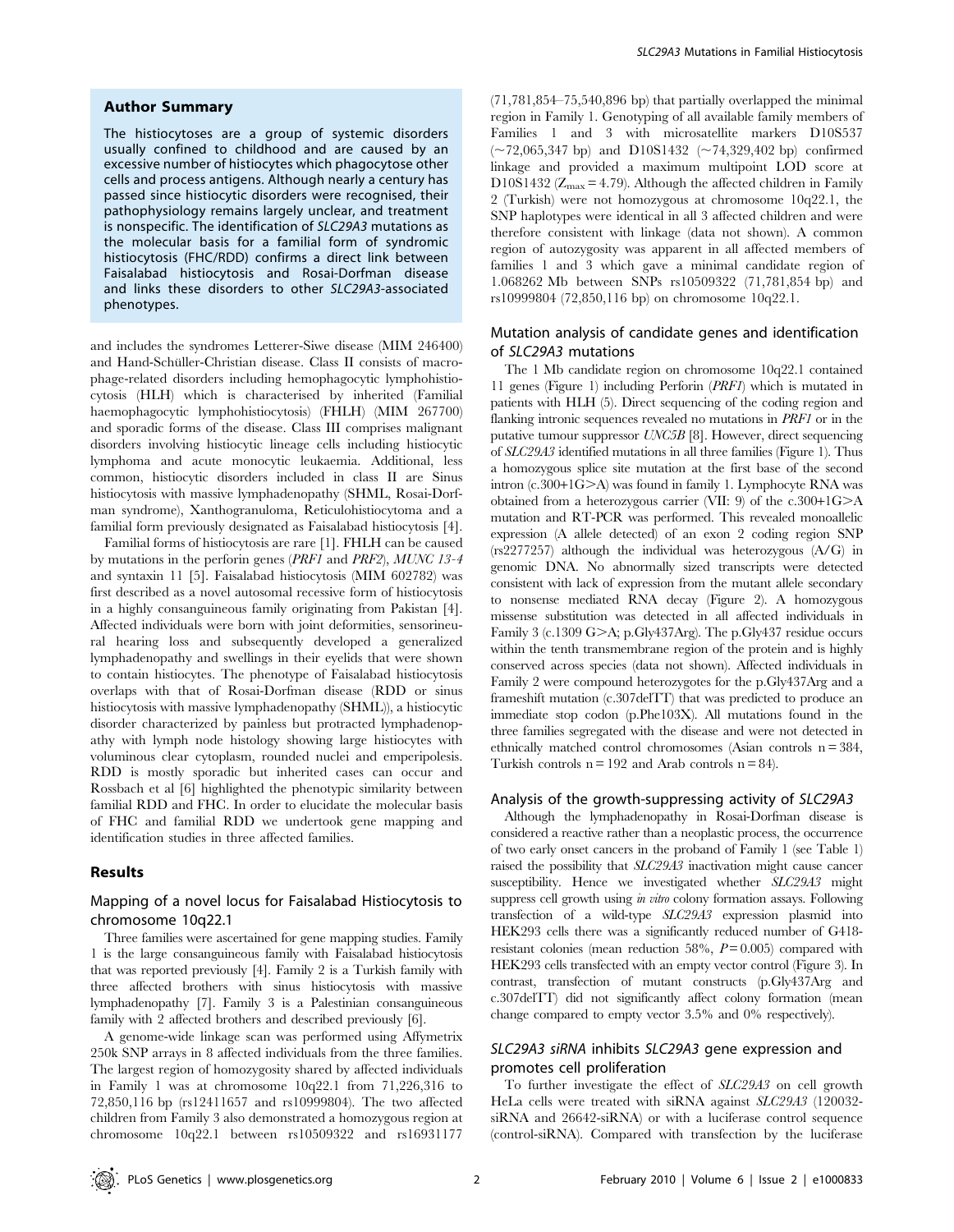

Figure 1. Schematic showing the minimal candidate interval on chromosome 10q22.1, positions of candidate genes taken from the Ensembl genome browser (Build 49), genomic organization of SLC29A3, and positions of mutations found in the 3 histiocytosis syndrome families.

doi:10.1371/journal.pgen.1000833.g001

siRNA sequence, SLC29A3 mRNA levels were reduced by more than 80% in HeLa cells using 120032-siRNA and by 95% using the 26642-siRNA (Figure 4A). Knockdown of SLC29A3 by siRNA increased cell proliferation after 72 hours when compared with control cells (control-siRNA transfection) (Figure 4B).

#### SLC29A3 expression in mouse embryos

Faisalabad histiocytosis displays a combination of generalized and tissue specific clinical features (short stature and deafness). To reveal potential target tissues for SLC29A3 during embryonic development, we determined the  $\frac{sk29a3}{k}$  expression pattern in mouse embryos by in situ hybridization. Within e10.5 and e12.5 embryos, weak ubiquitous slc29a3 expression is seen throughout the embryo (data not shown). At e12.5, increased expression levels within some tissues begin to be noticeable and are more readily apparent by e14.5 (see Figure 5). Marked expression is seen throughout the central nervous system including the spinal cord and brain particularly in more dorsal most regions. A number of peripheral nervous system ganglia



Figure 2. Loss of expression of mutant allele due to IVS2+1 G>A splice-site mutation identified in family 1. PCR and sequencing analysis from the genomic DNA of a mutation carrier from family 1 shows heterozygous state of SNP rs2277257 (G/A). Subsequent RT–PCR and sequencing analysis of SLC29A3 transcript shows lack of the 'G' allele and therefore loss of mRNA expression. doi:10.1371/journal.pgen.1000833.g002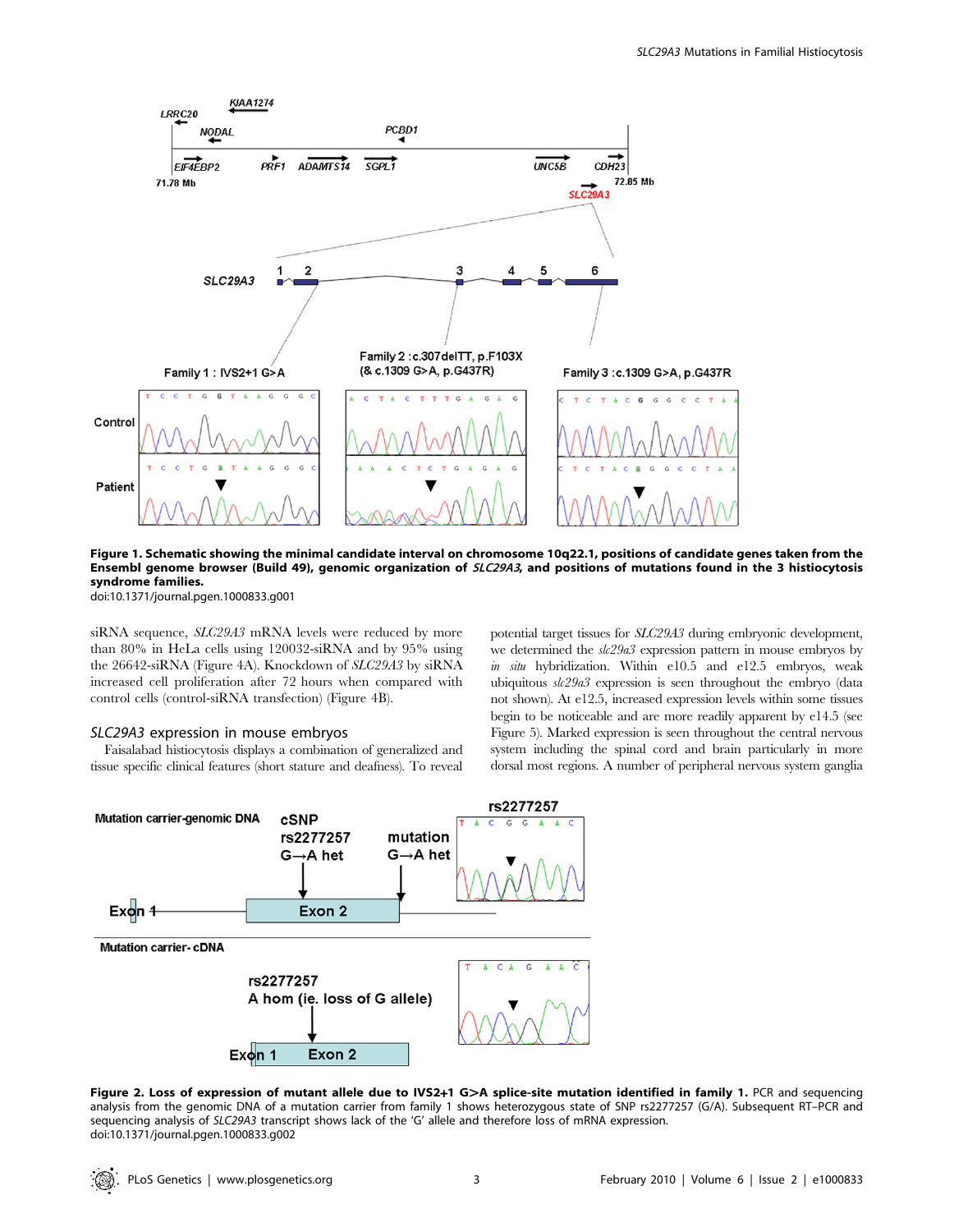Table 1. Comparison of clinical features of families with SLC29A3 mutations from this report and those reported with H syndrome and PHID syndrome.

| Clinical<br>diagnosis                      | <b>Faisalabad histiocytosis</b>                                                                                                                                                                                                                             | <b>Familial SHML</b>                                                                                                                                                                                                  | <b>Familial Rosai Dorfman</b><br>disease/Faisalabad<br>histiocytosis                                                                                                                | H syndrome                                                                                                                                       | <b>Pigmented hypertrichosis</b><br>with insulin dependent<br>diabetes mellitus syndrome |
|--------------------------------------------|-------------------------------------------------------------------------------------------------------------------------------------------------------------------------------------------------------------------------------------------------------------|-----------------------------------------------------------------------------------------------------------------------------------------------------------------------------------------------------------------------|-------------------------------------------------------------------------------------------------------------------------------------------------------------------------------------|--------------------------------------------------------------------------------------------------------------------------------------------------|-----------------------------------------------------------------------------------------|
| OMIM reference 602782                      |                                                                                                                                                                                                                                                             |                                                                                                                                                                                                                       |                                                                                                                                                                                     | 612391                                                                                                                                           |                                                                                         |
| Literature<br>reference                    | Moynihan et al (1998)                                                                                                                                                                                                                                       | Kismet et al (2005)                                                                                                                                                                                                   | Rossbach et al (2005)                                                                                                                                                               | Mohlo-Pessach et al (2008)                                                                                                                       | Cliffe et al (2009)                                                                     |
| Inheritance                                | Autosomal recessive                                                                                                                                                                                                                                         | Autosomal recessive                                                                                                                                                                                                   | Autosomal recessive                                                                                                                                                                 | Autosomal recessive                                                                                                                              | Autosomal recessive                                                                     |
| Number of<br>kindreds and<br>ethnic origin | 1 (Pakistani)                                                                                                                                                                                                                                               | 1 (Turkish)                                                                                                                                                                                                           | 1 (Palestinian)                                                                                                                                                                     | 10 (9 Arab and one<br>Bulgarian)                                                                                                                 | 5 (1 North American Caucasian, 1<br>Indian, 1 Pakistani and 2 Lebanese)                 |
| Skin                                       |                                                                                                                                                                                                                                                             |                                                                                                                                                                                                                       | Hyper-pigmentation<br>lower extremities                                                                                                                                             | Hyperpigmented and<br>hypertrichotic patches                                                                                                     | Pigmented hypertrichotic skin<br>lesions                                                |
| Heart                                      |                                                                                                                                                                                                                                                             |                                                                                                                                                                                                                       | Small ASD (one case)                                                                                                                                                                | PS, PDA                                                                                                                                          |                                                                                         |
| Ear                                        | Sensorineural deafness                                                                                                                                                                                                                                      | Sensorineural deafness                                                                                                                                                                                                | Sensorineural deafness                                                                                                                                                              | Sensorineural hearing loss                                                                                                                       | No deafness                                                                             |
| Abdomen                                    |                                                                                                                                                                                                                                                             | Hepatomegaly                                                                                                                                                                                                          |                                                                                                                                                                                     | Hepatosplenomegaly                                                                                                                               | Hepatosplenomegaly                                                                      |
| Growth                                     | Short stature                                                                                                                                                                                                                                               | <b>Short stature</b>                                                                                                                                                                                                  | Short stature                                                                                                                                                                       | Short stature                                                                                                                                    | Short stature                                                                           |
| Endocrine                                  | Hypogonadism                                                                                                                                                                                                                                                |                                                                                                                                                                                                                       |                                                                                                                                                                                     | Gynaeocomastia<br>Hypogonadism                                                                                                                   | Delayed puberty                                                                         |
| Pancreas                                   |                                                                                                                                                                                                                                                             |                                                                                                                                                                                                                       |                                                                                                                                                                                     | Occasional hyperglycaemia                                                                                                                        | IDDM in $>80\%$ of cases<br>Severe pancreatic exocrine<br>deficiency (two cases)        |
| Eyes                                       | Eyelid swellings due to<br>histiocytic deposits                                                                                                                                                                                                             | Rapidly growing orbital<br>mass with SHML<br>histopathology                                                                                                                                                           | Uveitis (1/2 cases)                                                                                                                                                                 | Exophthalmos with normal<br>thyroid function                                                                                                     |                                                                                         |
| Hands                                      | Progressive contractures<br>of the fingers                                                                                                                                                                                                                  |                                                                                                                                                                                                                       |                                                                                                                                                                                     | Camptodactyly, flexion<br>contractures of hands                                                                                                  | No abnormality                                                                          |
| Feet                                       | Progressive contractures<br>of toes                                                                                                                                                                                                                         |                                                                                                                                                                                                                       |                                                                                                                                                                                     | Hallux valgus with<br>fixed flexion contractures<br>of toe joints                                                                                |                                                                                         |
| features                                   | Haematological Bone marrow : diverse<br>cytoplasmic inclusions in<br>phagocytes and reticulum<br>cells.                                                                                                                                                     |                                                                                                                                                                                                                       | The bone marrow: non-<br>clonal myeloproliferative<br>Process. Numerous<br>monocytes and<br>histiocytes and moderate<br>myelofibrosis.                                              | Red cell aplasia<br>due to myelofibrosis<br>in one patient                                                                                       |                                                                                         |
| Lymph nodes                                | Generalised<br>lymphadenopathy                                                                                                                                                                                                                              | Cervical, retropharyngeal Cervical, submandibular<br>and submandibular<br>lymphadenopathy                                                                                                                             | and, bilateral inguinal<br>lymphadenopathy                                                                                                                                          |                                                                                                                                                  | Cervical, axillary and inguinal<br>lymphadenopathy                                      |
|                                            | Histopathology Lymph node and eyelid show<br>reactive features with small<br>reactive lymphoid follicles<br>and histiocytes within<br>hyperglycaemiadilated<br>hyperglycaemiasinuses<br>hyperglycaemiaresembling<br>hyperglycaemiaRosai-<br>Dorfman disease | Lymph node: filling<br>of lymph node sinuses<br>with histiocytes, plasma<br>cells and lymphocytes.<br>Histiocytes had a benign histiocytes.<br>appearance, were CD-1a<br>negative but positive<br>for CD68 and S-100. | Lymph node: nodal<br>capsular fibrosis and<br>chronic inflammation,<br>prominent sinus                                                                                              | Skin lesions show<br>polyclonal<br>perivascular<br>lymphohistiocytic<br>infiltration with numerous<br>plasma cells in the<br>dermis and subcutis |                                                                                         |
| Other                                      | Nasal mucosa swellings<br>Contractures of the elbows<br>and ankle<br>Proband: invasive ductal<br>carcinoma grade 3 ER<br>negative breast aged 43<br>years and carcinoma bladder<br>(grade 3 papillary TCC)<br>age 46 years                                  |                                                                                                                                                                                                                       | Intra-uterine fractures<br>Ventriculomegaly<br>with communicating<br>hydrocephalus and<br>right lambdoid<br>suture stenosis<br>with subsequent<br>plagiocephaly<br>Pectus carinatum |                                                                                                                                                  |                                                                                         |
| <b>SLC29A3</b><br>mutations                | $c.300+1G > A$                                                                                                                                                                                                                                              | p.Gly437Argp.<br><b>Phe103X</b>                                                                                                                                                                                       | p.Gly437Arg                                                                                                                                                                         | p.Gly427Ser<br>p.Gly437Arg<br>p.Leu349SerfsX56                                                                                                   | p.Met116Arg; p.Tyr314ThrfsX91<br>p.Gly437Arg; p.Glu444X<br>p.Thr449Arg                  |

Clinical details were taken from published reports and unpublished updated information for the three families included in the present study. Previously unreported additional information is shown in bold. Mutation nomenclature used is based on reference sequence NM\_018344.4. (Abbreviations: SHML = Sinus Histiocytosis with Massive Lymphadenopathy; IDDM = Insulin dependent diabetes mellitus; ASD = atrial septal defect; PS = Pulmonary stenosis; PDA = patent ductus areteriosis; TCC = transitional cell carcinoma).

doi:10.1371/journal.pgen.1000833.t001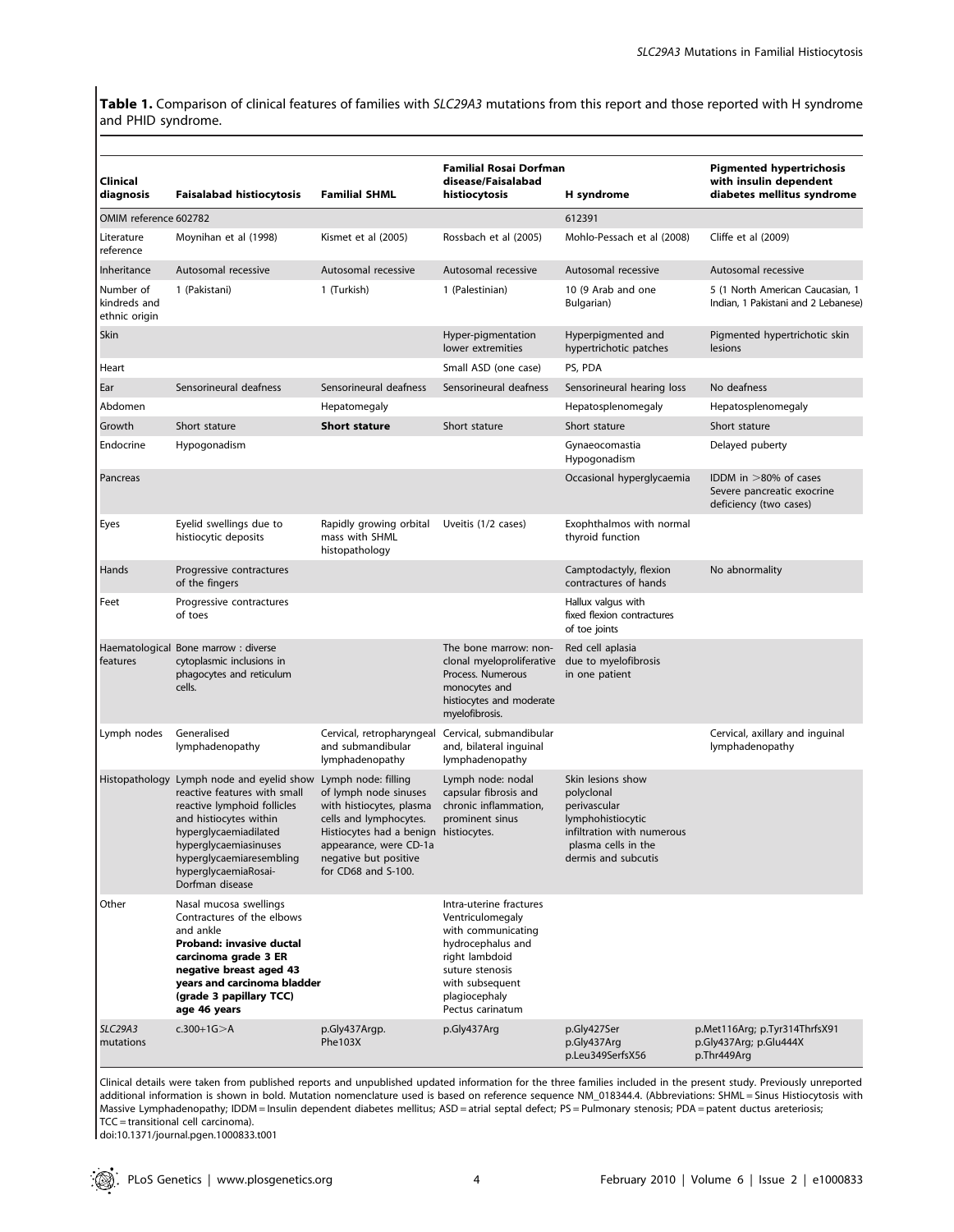

Figure 3. Colony formation assays of SLC29A3. HEK293 cells were transfected with empty vector, SLC29A3, SLC29A3<sup>F103X</sup> and SLC29A3<sup>G437R</sup> Each experiment was done in triplicate. The mean number of colonies counted in the empty vector plates was taken as 100%. Values are mean  $\pm$  SEM from 3 controls and 3 samples. \* P = 0.005 between wildtype SLC29A3 vs. empty vector; \*\*  $P = 0.0058$  and \*\*\*  $P = 0.0078$  between  $SLC29A3<sup>F103X</sup>$  and  $SLC29A3<sup>G437R</sup>$  mutants resp. vs. wildtype SLC29A3. doi:10.1371/journal.pgen.1000833.g003

show elevated expression levels including the trigeminal ganglia and dorsal root ganglia. The eye shows moderate expression including the neural retina and highly localised expression at the anterior surface of the lens. In the developing ear, stronger expression can be seen in the cochlea and semi-circular canals and associated ganglia. Most striking is the expression of  $\frac{sk29a3}{s}$  in a variety of endodermal and epithelial-derived structures. Of particular note are the significant  $\delta k^2/9a^3$  expression levels in the luminal side of the stomach and gut and in the developing lung bronchioles, glomeruli of the cortical kidney and pancreatic primordial. The secretory surface of the choroid plexus and the olfactory epithelium also show distinct expression. Notable expression is seen in the outer layers of the developing trunk skin epidermis and within hair follicles (vibrissae) in the snout, (trunk follicles are not well developed at this time). Other sites of increased  $\frac{sk29a3}{s}$  expression included the thymus and developing germ cells within the testes, with lower levels in the liver.

# Mutation analysis of SLC29A3 in breast and bladder tumours and cancer cell lines

The combination of tumour suppressor activity of hENT3 and presence of breast and bladder cancer (at ages 43 and 46 years respectively) in the proband of family 1 (VII: 7) led us to speculate that SLC29A3 mutations might predispose to epithelial cancers and/or be mutated in sporadic breast and bladder cancer. Initially we screened for SLC29A3 mutations in a panel of 6 breast cancer cell lines (MCF7, HCC1143, HCC1395, HCC1937, HCC1806 and HCC1419) and 37 bladder cancer cell lines. No pathogenic mutations were detected but two unclassified heterozygous variants were identified in two bladder cancer cell lines (p.Gly163Val in 5637 and p.Leu281Pro in VMCU B1). However both variants were also detected in normal controls (p.Gly163Val was detected in 3 out of 180 and p.Leu281Pro in 7 out of 174 control chromosomes tested). Screening of 48 primary breast tumour DNAs found a heterozygous germline amino acid substitution (p.Val407Met)



Figure 4. Knockdown of SLC29A3 expression by siRNA enhanced proliferation of HeLa cells. (A) Effect of SLC29A3 siRNA on levels of SLC29A3 mRNA assessed by real-time quantitative PCR (qRT–PCR). HeLa cells were treated with control or SLC29A3- 120032 or SLC29A3-26642 siRNA for 72 hours. Cells were harvested and total RNA was extracted. SLC29A3 and  $\beta$ -actin or SLC29A3 and  $\beta$ -2-microglobulin mRNA (was examined by qRT-PCR. Values are mean  $\pm$  SEM from 3 controls and 3 samples.  $* P<0.001$  between HeLa cells treated with SLC29A3-siRNA versus luciferase siRNA control sequence. (B) SLC29A3 knockdown elevates proliferation in HeLa cells. HeLa cells were transfected with siRNA designed to target SLC29A3 (siRNA-SLC29A3) or control siRNA. Cell proliferation assays were performed 72 hours after siRNA transfection. Results areexpressed in fluorescence at 550 nm using 580 nm as a reference wavelength(fluorescence is directly proportional to the number of living cells). This figure represents 3 experiments. $*$  P $<$ 0.05.

doi:10.1371/journal.pgen.1000833.g004

with no loss of heterozygosity in the tumour. The variant was not detected in 400 control chromosomes and the p.Val407 residue was conserved in lower species (rat, mouse, chicken, zebrafish, Xenopus and Drosophila).

#### **Discussion**

Although the Faisalabad histiocytosis gene was previously mapped to chromosome 11q25 in Family 1 [4], reinvestigation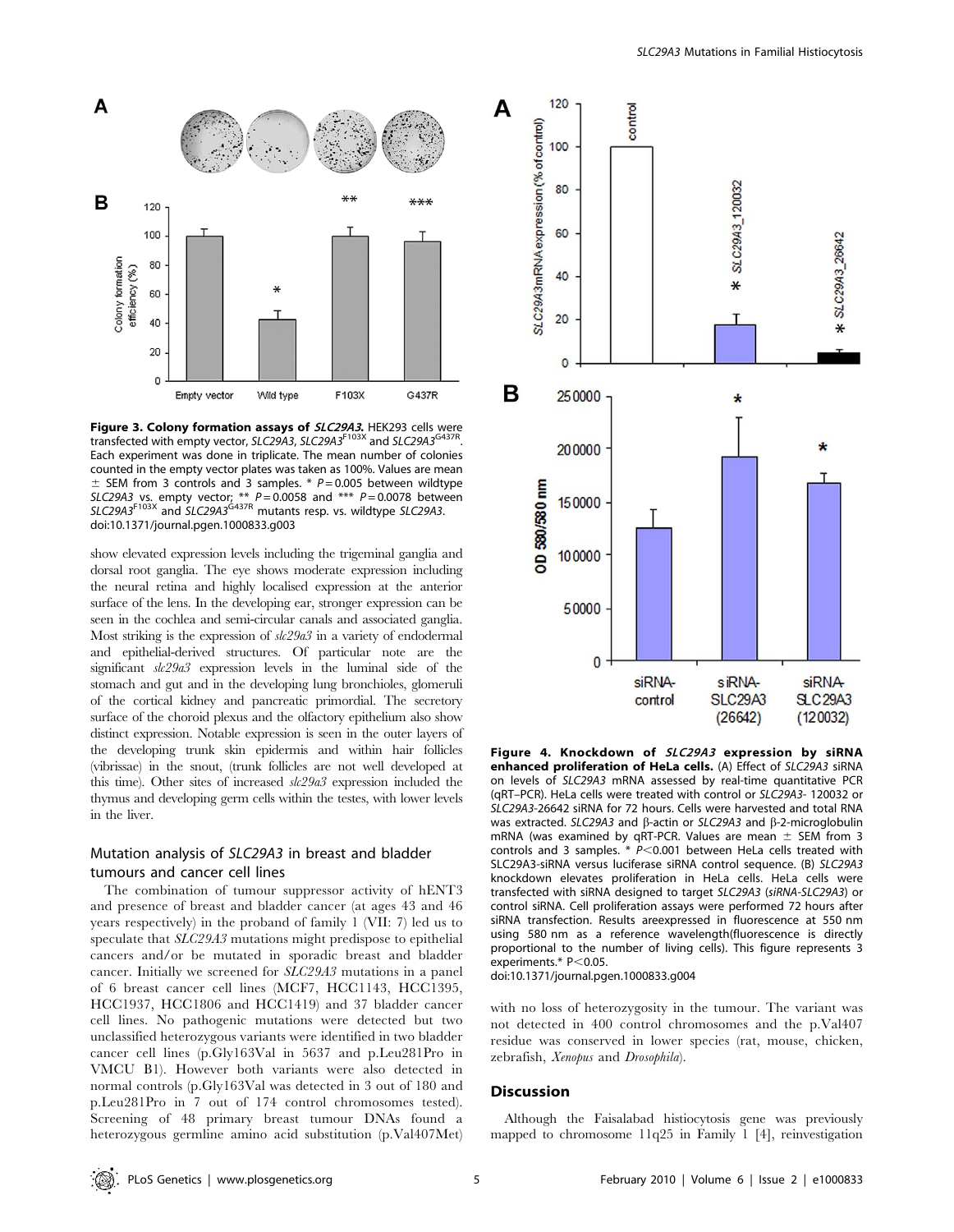

Figure 5. Expression of SLC29A3 mRNA in the mouse embryo. Sagittal sections from e14.5 embryos were processed for in situ hybridisation followed by imaging of representative organs (hybridization signal corresponds to blue and red/pink is a general counterstain). While there is a level ubiquitous expression throughout the embryo, several areas within the central and peripheral nervous system showed increased expression levels particularly in the dorsal spinal cord (meninges and skin to the top) (A), dorsal anterior forebrain (B), dorsal posterior midbrain (C), dorsal root ganglia (D), trigeminal ganglion (E), dorsal root ganglia (E), eye and anterior lens surface (F), ear (G), choroid plexus (H), and olfactory epithelium (I). Within trunk organs localised expression is seen in the developing lung bronchioles (J), glomeruli of the kidney cortex (L), early pancreatic primordial (M), gonads (N), thymus (O), internal mucosa of the gut (P) and stomach (Q), and lower level is the liver (K). Increased SLC29A3 expression is also seen in the outer epidermal layer of the developing posterior ventral trunk skin (R). At e14.5 trunk hair follicles are not well-developed compared, however, snout vibrissae (S,T) show elevated expression levels (a glancing more longitudinal section of an individual vibrassa can be seen in T). Scale bar in T is 100 um and applies to all images. doi:10.1371/journal.pgen.1000833.g005

of the family using high-density SNP arrays excluded the original locus and identified a novel locus at chromosome 10q22.1. We then identified germline SLC29A3 mutations in patients diagnosed with syndromic forms of histiocytosis (Faisalabad histiocytosis and familial RDD/SHML (fRDD)). RDD is classified as a reactive macrophage histiocytosis. Histopathological analysis of lymph nodes in patients with SLC29A3-associated FHC/RDD demonstrate prominent sinus histiocytes with large vesicular nuclei and abundant pale staining cytoplasm and emperipolesis. Langerhans cell-type histiocytes are absent, and eosinophils are rare [6]. Affected patients have a polyclonal gammopathy. Interestingly, a recent study has described germline SLC29A3 mutations in H syndrome [9]. This autosomal recessive disorder is characterized by cutaneous hyperpigmentation, hypertrichosis, hepatosplenomegaly, heart anomalies, hearing loss, hypogonadism, short

stature, hallux valgus, and fixed flexion contractures of the toe joints and the proximal interphalangeal joints [10]. Additionally, another study has recently described germline SLC29A3 mutations in an autosomal recessive disorder, PHID (Pigmented Hypertrichosis with Insulin dependent Diabetes mellitus) syndrome, which is characterized by the childhood onset of pigmented hypertrichotic skin lesions associated with a high risk of insulin-dependent diabetes mellitus [11]. Comparison of the clinical features of families with germline SLC29A3 mutations demonstrates overlapping features (see Table 1). Thus hyperpigmented skin lesions (histological examination demonstrates polyclonal perivascular lymphohistiocytic infiltration with numerous plasma cells in the dermis and subcutis) are common to PHID and H syndrome and were also seen in Family 3. Hearing loss and short stature is found in H syndrome and in FHC/RDD. However deafness is not a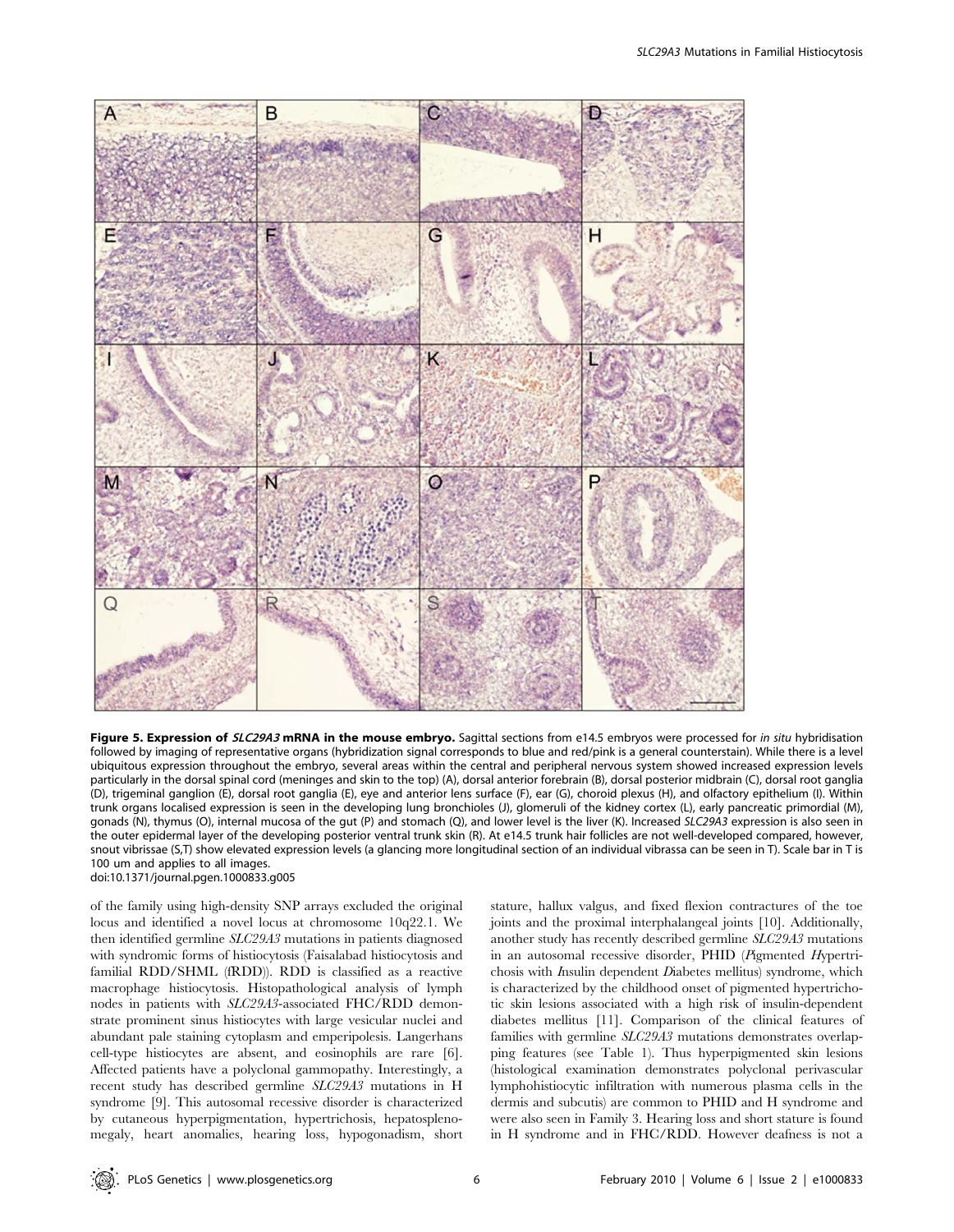feature of PHID and diabetes mellitus and pancreatic insufficiency is restricted to PHID. Patients with H syndrome and PHID may have lymphadenopathy but do not have the life-threatening lymph node enlargement seen in FHC/fRDD [9,11]. FHC/familial RDD, H and PHID syndromes share some common features and the phenotype of each disorder may vary between families. At present, the reason for the phenotypic variability associated with SLC29A3 mutations is unclear. In particular the p.Gly437Arg mutation has been detected in H syndrome, PHID and FHC patients (see Table 1) suggesting that genetic and/or environmental modifiers may be implicated. We suggest that these related diseases might be viewed as manifestations of a ''SLC29A3 spectrum disorder'' (akin to the use of the ''PTEN hamartoma tumour syndrome'' to cover several clinical diagnoses caused by PTEN mutations). Further studies to determine the inter- and intrafamilial phenotypic variability of ''SLC29A3 spectrum disorder'' should provide insights into the molecular basis for variations in clinical phenotype and the extent to which different types of SLC29A3 spectrum disorder should be considered as clinically distinct but related disorders or as a single entity with variable expression. We found widespread expression of  $\delta k^2/9a^3$  by e14.5. It is interesting that some of the organs with prominent expression (e.g. ear, testis and skin) are affected in patients with FHC and/or H syndrome. However, we note that the clinical phenotype of SLC29A3 spectrum disorder is more restricted than might be predicted from the expression pattern as some tissues with high expression of  $\frac{slc29a3}{}$  are clinically unaffected.

Nucleoside transport in mammalian cells is performed by two types of transporters. The SLC28 family is responsible for active, sodium-dependent nucleoside transport mainly in specialised cells. In contrast the SLC29 protein family (also known as equilibrative nucleoside transporters) are passive transporters and have a wide tissue distribution. While hENT4 functions as an organic cation transporter with minimal interaction with nucleosides or nucleoside analogues [12], hENT1, hENT2 and hENT3 have been implicated in nucleoside transport and hENT3 has been reported to be a broad selectivity, low affinity nucleoside transporter that can transport adenine [13]. hENT3 was also reported to be a pHdependent intracellular transporter with partial localization to late endosomes/lysosomes (the hENT1, 2 and 4 localise to the plasma membrane) and to contain a (DE)XXXL(LI) endosomal/lysosomal targeting motif [13]. However, recently it was reported that endogenous hENT3 mainly localises to the mitochondria and is predominantly a mitochondrial transporter [14]. Although germline mutations in genes encoding the mitochondrial enzymes succinate dehydrogenase and fumarate hydratase are associated with neoplasia, these disorders do not show phenotypic overlap with FHC/fRDD [15]. hENT3 has a similar broad permeant selectivity for nucleosides and nucleobases and the availability of a cytoplasmic pool of nucleosides is a key requirement for several cellular processes including the nucleoside salvage pathway and the generation of ATP/GTP for energy metabolism and signal transduction pathways [16]. In view of two early onset cancers in a proband with FHC we wondered whether SLC29A3 might predispose to neoplasia (e.g. by altering adenosine metabolism as extracellular adenosine has been reported to induce apoptosis and proliferation in gastric, leukaemia and hepatic cancer cell lines [17-20]). We found that ectopic expression of SLC29A3 suppressed cell growth in vitro but did not find conclusive evidence of SLC29A3 inactivation in breast or bladder cancers. Further clinical studies are required to determine whether the frequency of neoplasia in SLC29A3 spectrum disorder is increased or whether the findings in the FHC family are coincidental. Interestingly, knockdown of the Drosophila orthologue of SLC29A3 (dENT1)

results in a variety of phenotypes ranging from lethality in pupal and pharate adult stages (with complete knockdown) or adult flies with abnormal sensory bristle development (mild knockdown). The latter phenotype has been linked to abnormalities of insulin signalling pathway, and, in contrast to the growth suppressive effects of hENT3 in human cell line, dENT1 appeared to be a positive promoter of cell size or number. The identification of genes for rare familial syndromes can provide insights into the molecular pathogenesis of more common disorders. Hence the analysis of the SLC29A3 pathway in sporadic Rosai-Dorfman disease, will be of interest. It is unclear if SLC29A3 might prove to be relevant to the pathogenesis of other non-familial histiocytic disorders but we note that the use of nucleoside analogues for the therapy of Langerhans cell histiocytosis has been suggested previously [21].

## Methods

### Ethics statement

This study was conducted according to the principles expressed in the Declaration of Helsinki. The study was approved by the South Birmingham Research Ethics Committee (equivalent to the Institutional Review Board of Birmingham Women's Hospital) reference number CA/5175. All patients provided written informed consent for the collection of samples and subsequent analysis.

#### Patient ascertainment

Three families previously published were ascertained for gene mapping studies [4,6,7].

#### Gene mapping

A genome-wide linkage scan was carried out using the Affymetrix 250K SNP chip in individuals affected with Faisalabad Histiocytosis (Family 1; VI:6, VII:3 and VII:7); (Family 2; all 3 affected individuals); (Family 3; 2 affected individuals). This scan excluded linkage to chromosome 11q25 and identified a single region of extended homozygosity at chromosome 10q22.1 shared by all three affected individuals of family 1 and the two affected individuals of family 3. In addition all affected individuals of family 2 shared a disease haplotype for this region at chromosome 10. These homozygous regions were further analysed by typing microsatellite markers (D10S537 and D10S1432) in all family members from whom DNA was available.

#### Mutation analysis

We identified positional candidate genes using data from the National Centre for Biotechnology Information (NCBI) and University of California Santa Cruz human genome databases. Sequencing was performed using standard methods on an ABI 3730 automated sequencer. For SLC29A3, we designed primer pairs using exon-primer to amplify exons 1–6, exon 6 was amplified in 2 fragments. PCR primer sequences are available on request.

Genomic DNA from 6 breast cancer cell lines (MCF7, HCC1143, HCC1395, HCC1937, HCC1806 and HCC1419), 48 primary breast tumours, 37 bladder cancer cell lines, were used for SLC29A3 mutation screening.

## RT–PCR

Total RNA was extracted from human lymphocytes using the RNeasy Mini Kit (Qiagen). cDNA was synthesized using random primers and AMV reverse transcriptase using the Promega reverse transcription system A3500 according to manufacturers' instruc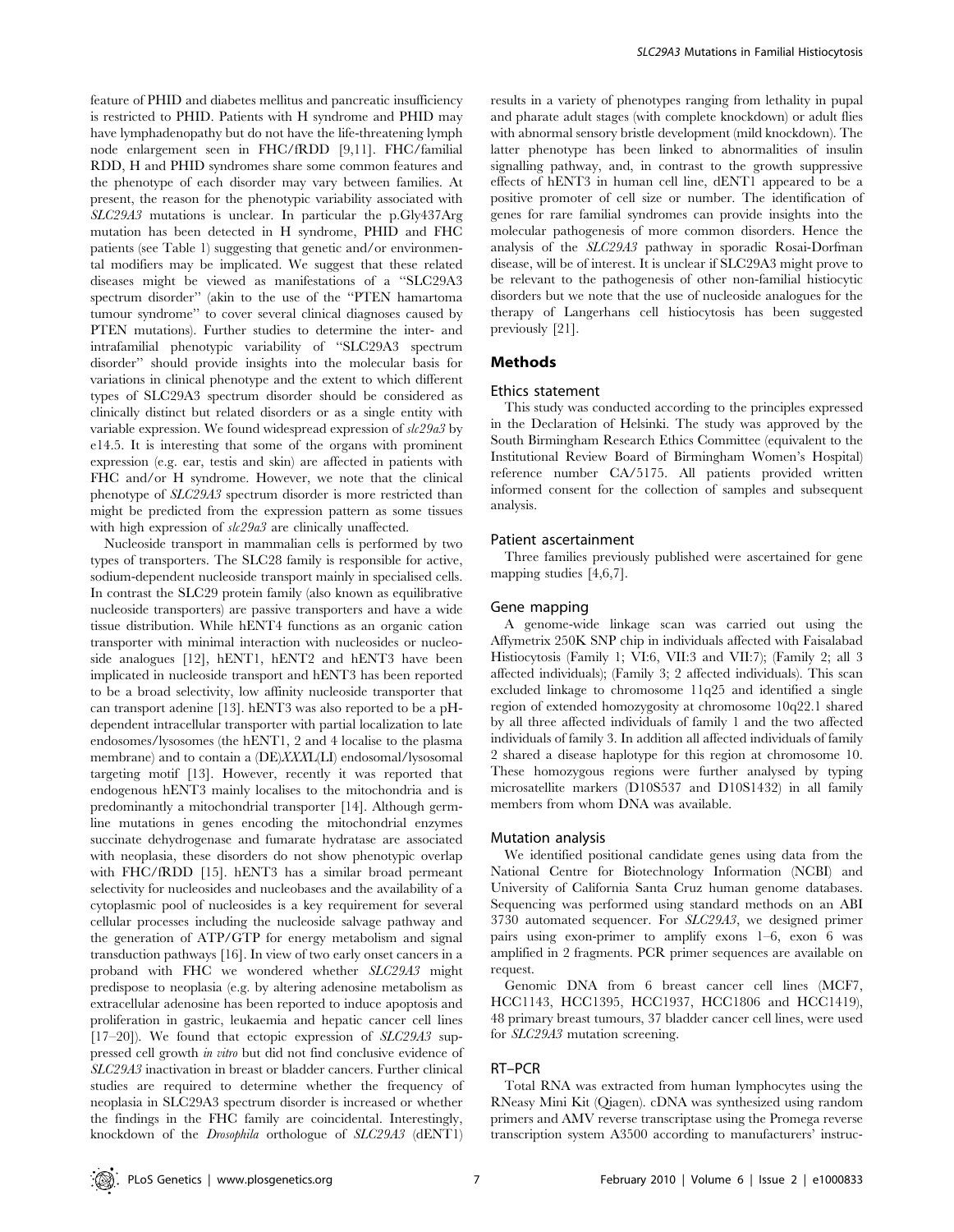tions (Promega). RT-PCR was performed using the following primers: SLC29A3\_1\_FOR (5'- AGCCCAGTGGTCCTGGC-3') and SLC29A3\_REV (5'-CTAGATGAGGTGCACCAG-GAGGGT-3'), followed by a nested primer set SLC29A3\_INT\_ FOR (5'-ATGGCCGTTGTCTCAGAGG-3') and SLC29A3\_ INT\_REV (5'-GTAGAGGAGGCCAG-3').

#### Plasmid constructs

A wild type construct of the full coding region of human SLC29A3 was PCR amplified from the IMAGE clone 40116514 with primers: 5'- GCTAGTCGACTTATGGCCGTTGTCT-CAGAGG-3' and 5'- CGATGGTACCCTAGATGAGGTG-CACCAGGAGGGT-3'. Forward primers contained a Sall restriction site and reverse primers contained a KpnI site to allow subcloning of the PCR fragments into the pEGFP-C2 vector (BD Biosciences Clontech). The mutations p.Gly437Arg and c.307delTT were created using the QuikChange site-directed mutagenesis kit (Stratagene) with primers: SLC29A3\_G437R\_ FOR (5'-CTGGCCCTCCTCTACAGGCCTAAGATTGTGC-3'), SLC29A3\_G437R\_REV (5'-GCACAATCTTAGGCCTG-TAGAGGAGGGCCAG-3'), SLC29A3\_307delTT\_FOR (5'-GACATCCTGAACTACTGAGAGCTACCTTGC-3') and SL-C29A3\_307delTT\_REV (5'-GCAAGGTAGCTCTCAGTAG-TTCAGGATGTC-3'). All plasmid constructs were verified by sequencing.

#### Cell culture

HeLa and HEK293 cells were routinely maintained in DMEM (Sigma) supplemented with  $10\%$  fetal bovine serum at  $37^{\circ}$ C,  $5\%$  $CO<sub>2</sub>$ .

#### Colony formation assay

10 mg of empty vector or plasmid construct was transfected into  $5\times10^5$  HEK293 cells using Lipofectamine 2000 (Invitrogen) according to manufacturers instructions and 48 h later cells were seeded in a serial dilution and maintained in DMEM and 10% fetal bovine serum supplemented with 1 mg/ml G418 (Invitrogen). Surviving colonies were stained with 0.4% crystal violet (Sigma) in 50% methanol, 14 to 21 days after initial seeding, and counted. Each transfection was carried out in triplicate.

#### SLC29A3 siRNA

HeLa cells were plated in 6-well plates at a density of  $2\times10^{5}$ cells per well prior to transfection with siRNA oligonucleotides. After 24 h cells were transfected with two different predesigned siRNAs (SLC29A3-120032 targeted to exon 6 and SLC29A3- 26642 targeted to exon 2 of SLC29A3) (Ambion) at a final concentration of 3mM using INTERFERin (Polyplus transfection) and OPTIMEM (Invitrogen). The firefly Luciferase (GL2) (CUG ACG CGG AAU ACU UCG A) was used as a siRNA control. Transfected cells were collected after 3 days incubation and analysed for mRNA expression.

#### Real-time quantitative RT-PCR (RQ–PCR)

To determine whether SLC29A3 mRNA expression was altered in siRNA transfected HeLa cells a RQ-PCR assay was developed using TaqMan technology and an ABI 7900 HT analyser (Applied Biosystems, Warrington, UK). RNA samples were isolated and reverse-transcribed (as described above) and amplified with the relevant primers using SYBR-Green based technology (SensiMix, Quantace). Control samples were serially diluted to encompass the range of expression levels encountered in HeLa cells. Gene expression was quantified in terms of gene normalized copy number (NCN) which was derived from the relevant standard curve. The cDNA was diluted 1 in 5 for all samples and controls. A control sample was then further diluted to give 1 in 5, 1 in 10 and 1 in 20 dilutions to make a standard curve. PCR reactions were set up with primers for  $SLC29A3$  (SLC29A3\_FOR\_5'-ATGGCCGTTGTCTCAGAGG-3' and SLC29A3\_REV 5'-GGCAACGGCAAGGTAGCTCTC-3'), and  $\beta$ -Actin ( $\beta$ -Actin FOR 5'-GCGGGAAATCGTGCGTGACATT-3' and  $\beta$ -Actin REV 5'-GATGGAGTTGAAGGTAGTTTCGTG-3') and  $\beta$ -2microglobulin (β-2M\_FOR 5'-CCTTGAGGCTATCCAGCGT-3' and β-2M\_REV 5'-CCTGCTCAGATACATCAAACATG- $3'$ ) which acted as housekeeping genes. A  $25\mu$ l real-time PCR reaction mixture was then set up using SensiMix  $(2\times)$ , 2.5 µl cDNA and 0.2  $\mu$ M gene-specific primers for SLC29A3,  $\beta$ -Actin and  $\beta$ -2-microglobulin. Following the PCR the specificity was examined on a 4% agarose gel. The real-time PCR result was then analysed using the SDS 2.3 software and checked for a bimodal dissociation curve or abnormal amplification plot. Each reaction was set up in triplicate including a non-template control.

#### Cell proliferation assay

Reverse transfection of siRNA duplexes was performed at 3 nM per well in a 96-well plate. Briefly  $5\times10^3$  HeLa cells (in 125 µl media) were plated in 96-well plates and transfected with INTERFERin and siRNA oligonucleotides designed to target SLC29A3 (120032-siRNA and 26642-siRNA) or control luciferase sequence as described previously. Then cell viability was assessed after 48 hours using CellTiter-Blue cell viability assay (Promega) according to the manufacturer's instructions.

#### Analysis of slc29a3 expression in mouse embryogenesis

In situ hybridization was carried out as described previously  $[22]$ using an automated Ventana Discovery platform (Tuscon, Arizona) with minor modifications. C57BL/6J-Tyr<sup>C-Brd</sup> albino mouse embryos were collected humanely under UK animal licensing laws by a schedule 1 procedure. Embryos were formalin-fixed and paraffinembedded followed by sectioning at 8mm in the sagittal orientation. For comprehensive anatomical coverage of all embryonic organs at e14.5 (EMAP ontology terms see http://www.emouseatlas.org/Atlas/ intro.html), every  $10^{th}$  section was processed for *in situ* hybridisation. Following hybridization, labelled antisense RNA probe for the mouse slc29a3 gene (from position 1912 to 2230, RefSeq NM\_023596) was detected on the instrument using sheep anti-digoxygenin alkaline phosphatase Fab fragments (Roche) followed by incubation with BCIP/NBT (Roche). Sections were counterstained with neutral red, mounted in Eukitt (SigmaAldrich) and photographed at  $40\times$  on a Zeiss Axiskop 2 compound microscope. These in situ hybridisation experiments formed part of a high-throughput studt at the Wellcome Trust Sanger Institute in which over 400 genes on  $\sim 68,000$  sections were studied (see www.embryoexpress.org) in which positive and negative in situ hybridization controls were routinely performed.

#### Acknowledgments

We thank the families and referring clinicians for their help with this research. Thanks to Dr. Susanna Akiki and Sarah Whelton for providing primers.

## Author Contributions

Conceived and designed the experiments: NVM MRM DT ERM. Performed the experiments: NVM MRM HC DG ASI ND SK SP FR DG PG. Analyzed the data: NVM MRM HC DG ASI ND SK FR DG PG DT ERM. Contributed reagents/materials/analysis tools: MPGV PD MAK SC RCT CD EK VK HCR. Wrote the paper: NVM DT ERM.